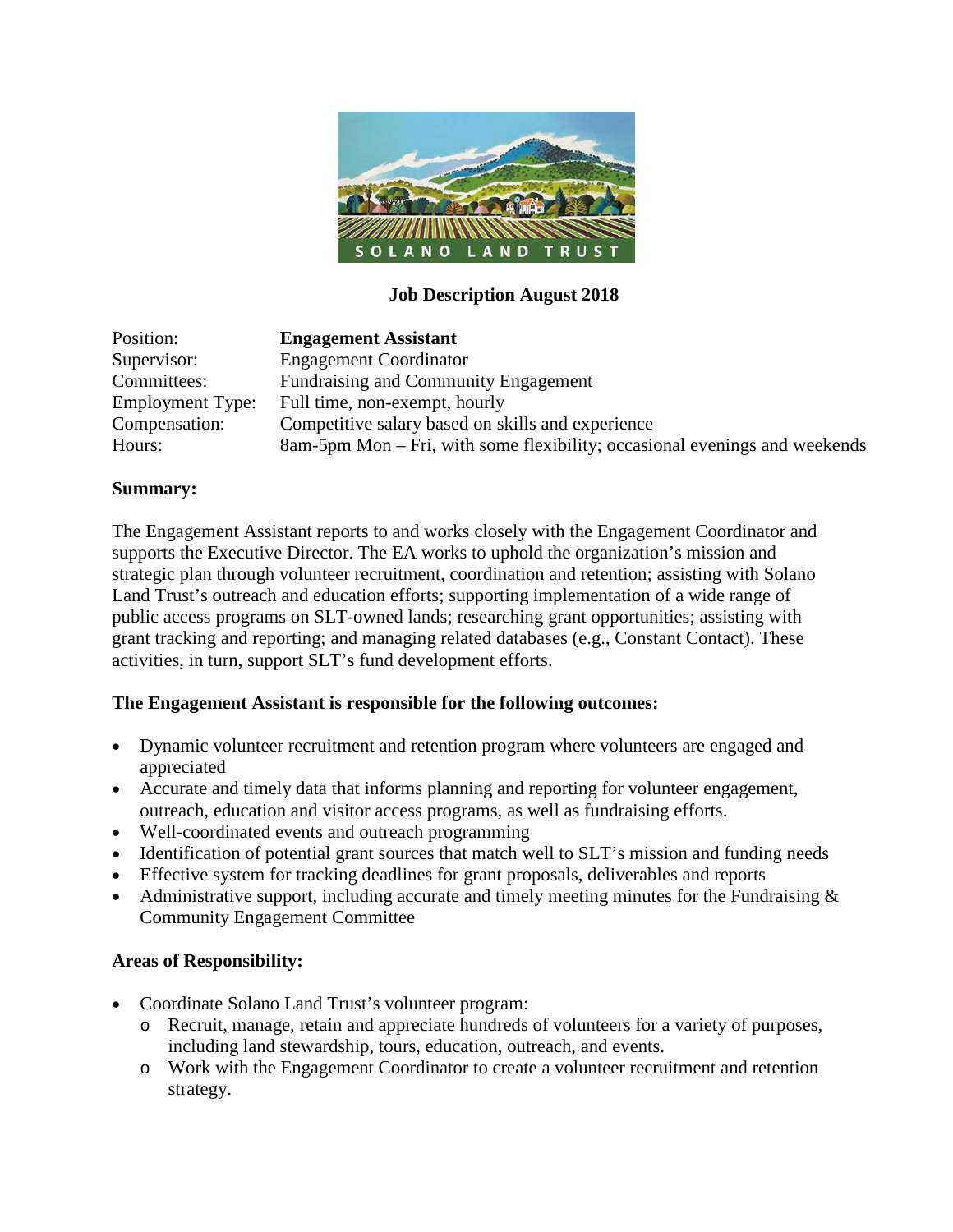- o Identify lead volunteers as potential docents.
- o Recruit and engage individuals and groups to actively participate in work days and programs that focus on land management, habitat protection and restoration.
- o Exercise best practices and utilize sound judgement to weigh risk and safety factors to ensure a positive experience for volunteers.
- o Coordinate with staff to determine volunteer needs and potential intern projects. Recruit interns, as requested.
- Coordinate Education and Outreach activities to provide opportunities for adults and children to learn about and appreciate the values of natural resources, working farms, and ranchlands.
	- o Support scheduling of activities and programs on SLT lands.
	- o Exercise best practices and utilize sound judgement to weigh risk and safety factors to ensure a positive experience for visitors.
	- o Support partner management including tracking Property Use Agreements.
	- o Create process for collecting and reporting visitor use information.
	- o Develop and maintain interpretive signage and exhibits on SLT lands. Keep kiosk information current.
	- o Write content, coordinate volunteer photographers and collect video content to share stories of people on the land.
	- o Assist with coordinating marketing, outreach, and recreational activities that connect people with SLT properties and raise awareness and comprehension; and deepen conviction and commitment to the organization and its mission. Support marketing and outreach efforts by coordinating or attending tabling/marketing/outreach events.
	- o Maintain the events matrix and outreach/engagement calendar and support evaluation of current events and activities for cost-effectiveness and impact.
	- o Provide administrative and logistical support to Fundraising and Community Engagement (FACE) Committee, including note-taking.
- Special Events, Campaigns and Grant-seeking
	- o Research potential grant sources and share information with other staff on grant guidelines and application deadlines
	- o Assist other staff with grant proposals and reporting
	- o Help develop and coordinate effective system for tracking deadlines for grant proposals, deliverables and reports
	- o Assist with coordinating fundraising, appreciation and cultivation events
	- o Provide event correspondence, data entry and production management, and participant and sponsor tracking
	- o Assist development team with meeting fundraising goals
	- o Collect and manage sponsor logos
	- o Use discretion and integrity to safeguard confidential donor information to include contact information and donation history
- Data Management, Reporting, and Systems
	- o Track SLT volunteer numbers, volunteer hours, visitor numbers, and event attendance.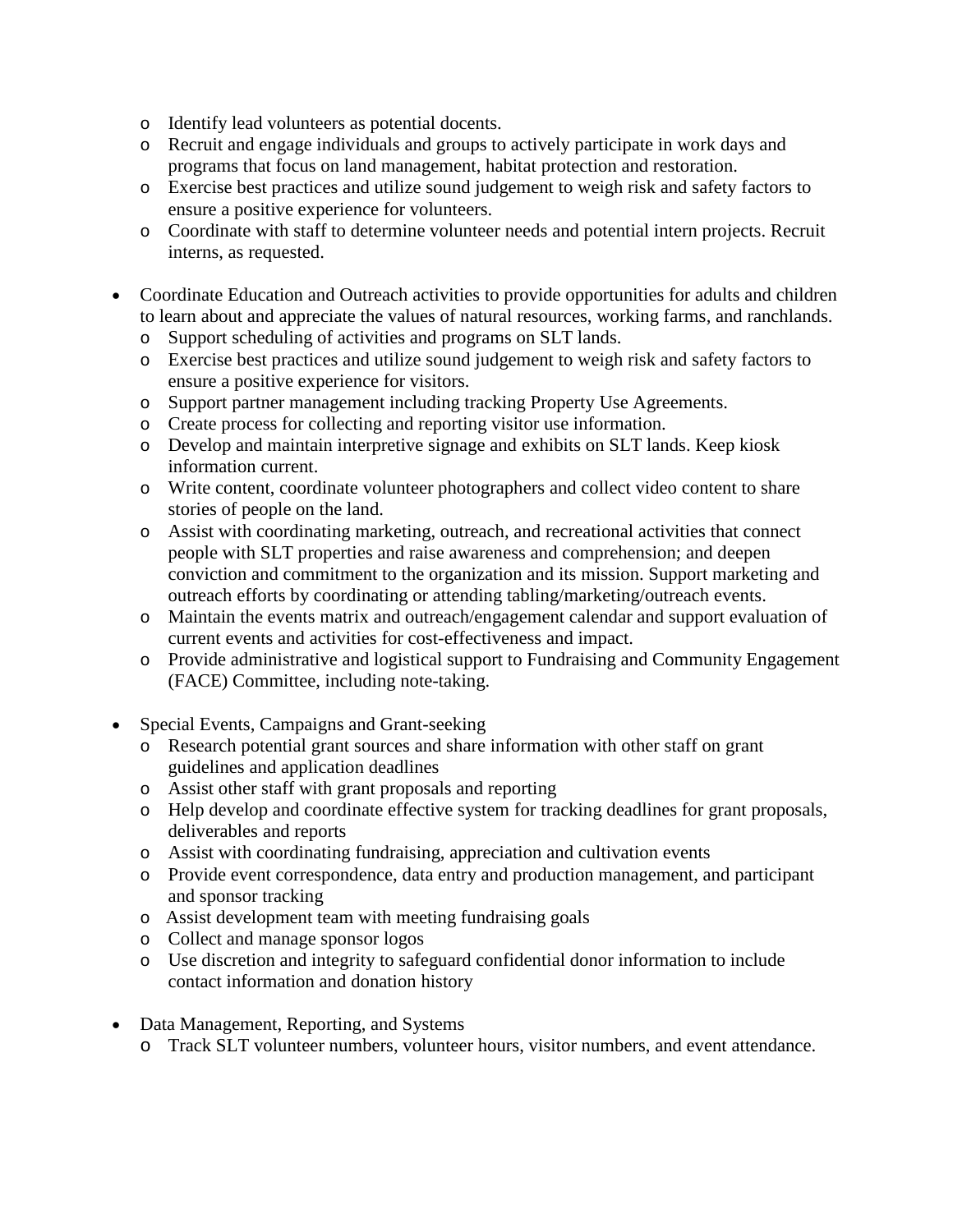- o Compile/analyze data for reports to grant funders, the Board and other entities as required (e.g. Lynch Canyon reports to Solano County Parks); and to inform future planning and proposals
- o Manage volunteer contact information for SLT
- o Maintain spreadsheet of grant opportunities, deadlines and status
- o Implement process improvements; maintain standards for data entry
- o Manage SLT's photo library

Other duties as assigned

- Back up the Administrative Assistant, including answering phone calls and emails and supporting Rush Ranch reservations
- Maintain professional relationships with staff, Board members, subcommittee members and other stakeholders.
- Use personal auto to conduct business as needed
- Support communications program, including proof reading, posting images and video content and writing articles as requested
- Perform other related work as assigned

## **SLT's Culture:**

Every team member at SLT is considered a **leader** who embraces the role they have been assigned and encourages **colleagues** to be their best through effective **communication**, **collaboration** and shared **values**. As a small organization, we are **self-starters** and are **flexible** to the ever changing circumstances. We operate from a place of **integrity, trust,** and personal **responsibility** with the goal of representing SLT in a positive way. We have mutual **respect** for one another and use **discretion** in all business dealings and communication.

#### **Position Requirements**

Minimum Education, Skills, Experience

- Associate's degree plus two years of applicable experience.
- Volunteer program support experience (recruitment, coordination and communications).
- Previous database experience.
- Grant research and writing experience a plus.
- Candidates must be able to work some evenings and weekends to support events & activities.
- Non-profit experience a plus.
- Positive attitude, calm under pressure and good customer service.
- Ability to be discreet with confidential information.

#### Knowledge:

- Volunteer recruitment and retention strategies
- General land conservation concepts
- Microsoft Office and Google tools
- Constant Contact (or other email marketing software) and social media platforms
- Experience teaching and/or working with students a plus